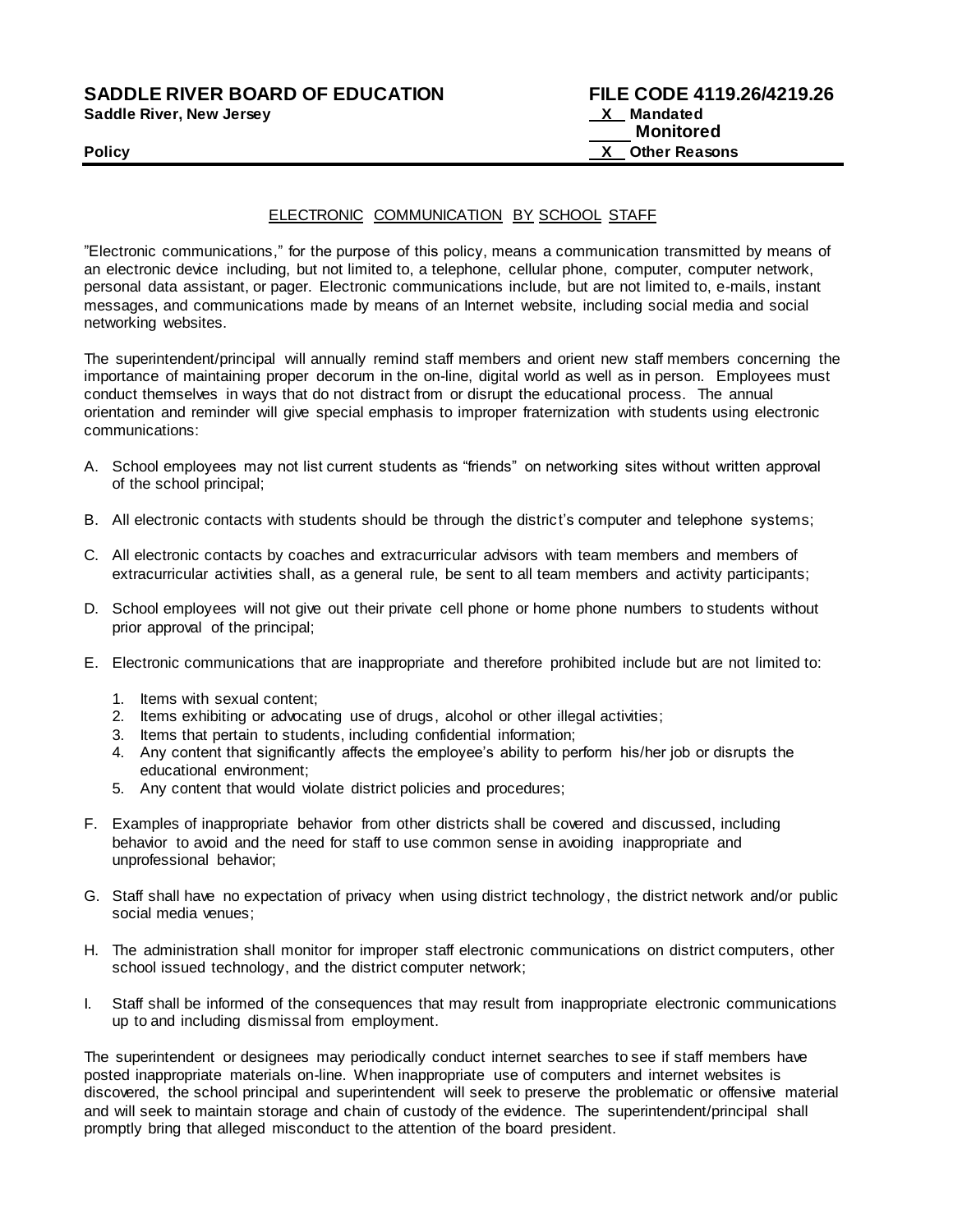# Cell Phones

As a general rule, school staff shall not contact students' cell phones unless directed to do so by the parent/guardian or student. School district personnel shall limit cell phone interaction with students to contact that pertains to legitimate school business. Legitimate school business includes (but is not limited to):

- A. Answering academic inquiries regarding homework, other classroom work or assignments;
- B. Scheduling appointments for school related conferences and/or extra help;
- C. Clarifying classroom expectations and/or assignments;
- D. Notifications related to classroom, club or sports schedules, events, trips, assignments , and deadlines.

Cell phone contact with students shall be as brief and direct as possible. When brief contact is not sufficient and/or feasible to resolve the matter, where appropriate, teachers shall schedule face-to-face conferences during regular classroom and extra-help periods to confer with the student. No cell phone contact shall exceed three replies.

#### Text Messages

Any text messages by staff members, coaches and volunteers shall, as a general rule, be sent to the entire class, team, club or organization and not to any student individually. Exceptions may include situations involving confidential medical issues, emergencies or individual issues not involving the entire group. Staff shall not send messages containing material that:

- A. May be perceived as profane, obscene, racist, sexist or promote illicit, illegal or unethical activity;
- B. Violates the district's affirmative action policies (2224, 4111.1, 4211.1, and 6121);
- C. Is personal in nature and not related to the business of the district;
- D. Can be interpreted as provocative, flirtatious or sexual in nature;
- E. Is confidential information and not authorized for distribution;
- F. Violates board policy 5131.1 Harassment, Intimidation and Bullying.

#### Electronic Communication

School district personnel shall adhere to the following guidelines when sending or receiving messages via district owned or issued devices and the district network:

- A. All messages shall pertain to legitimate school business;
- B. Personnel shall not reveal district issued passwords to others. If a staff member believes that a password has been lost or stolen, or that email has been accessed by someone without authorization, he/she must contact the supervisor for technology or the principal;
- C. District administrators shall have access to the employee's password or passwords for all district owned or issued devices and the use of the district network;
- D. Electronic messages on school owned or issued electronic devices and the district network shall be retained for the period of time specified by the Destruction of Public Records Law and board policy 3570 Records (retained three (3) years for external correspondence and one (1) year for internal correspondence);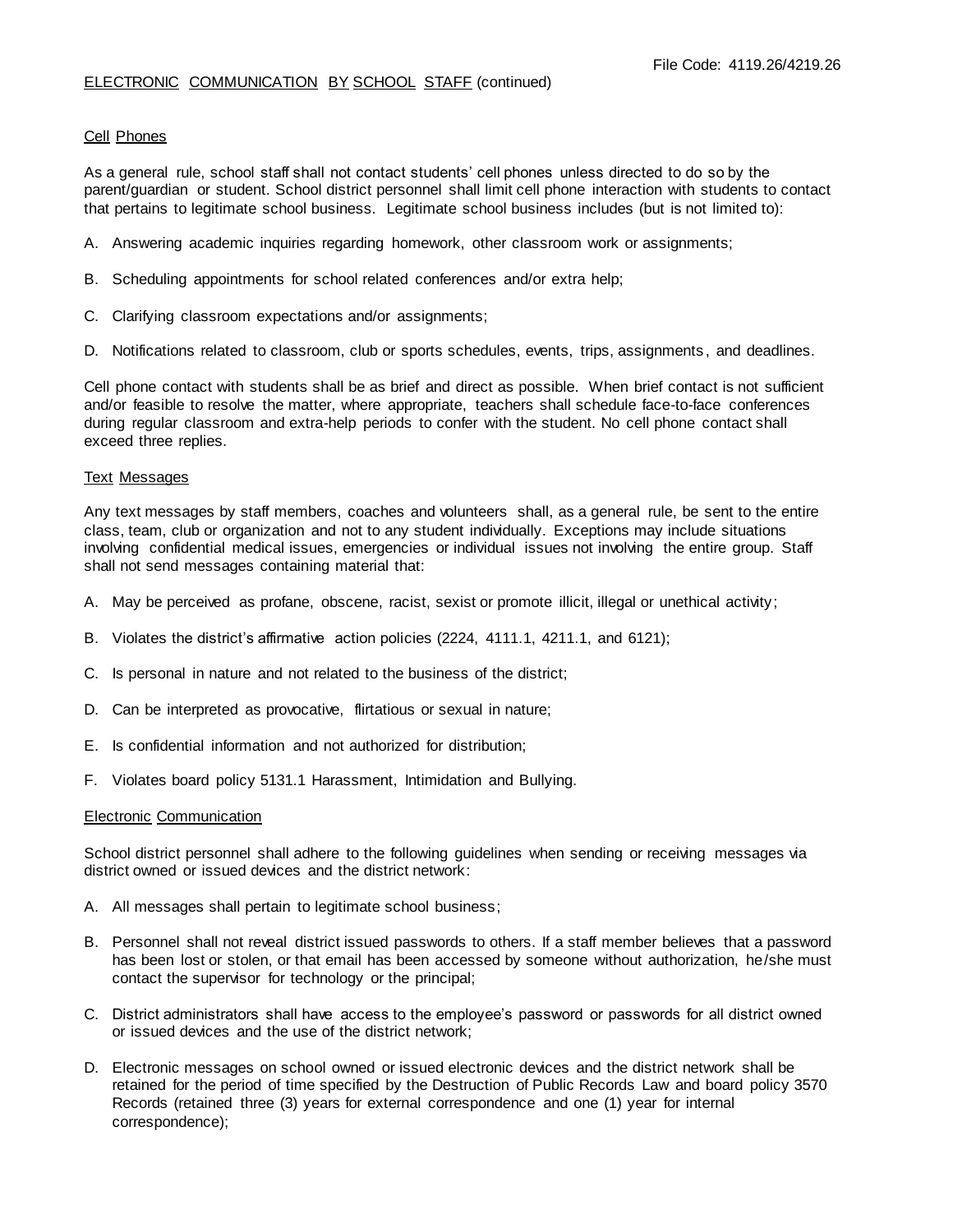## ELECTRONIC COMMUNICATION BY SCHOOL STAFF (continued)

- E. Federal copyright laws shall be observed;
- F. Staff shall not send messages that contain material that:
	- 1. May be perceived as profane, obscene, racist, sexist or promote illicit, illegal or unethical activity;
	- 2. Violates the district's affirmative action policies (2224, 4111.1, 4211.1, 6121);
	- 3. Is personal in nature and not related to the business of the district;
	- 4. Can be interpreted as provocative, flirtatious or sexual in nature;
	- 5. Is confidential and not authorized for distribution;
	- 6. Violates board policy 5131.1 Harassment, Intimidation and Bullying.
- G. Personnel shall become familiar with the district's policies and regulation on staff and student access to networked information resources and acceptable use of technology (6142.10 Internet Safety and Technology) before initiating email use;
- H. Employees learning of any misuse of the email systems shall notify the supervisor for technology, principal or superintendent immediately.

# Online Education

An online classroom is still a classroom. Though courses and/or assigned programs of home instruction may be online, appropriate classroom behavior is still mandatory. Respect for the participants is essential for learning and student achievement.

Staff communications with students during online education will be limited to legitimate school business as set forth under cell phones, text messages and electronic communication, above. Professional standards and etiquette shall be observed at all times.

#### Implementation

This policy shall be made available electronically or otherwise disseminated to all staff members, annually or as needed.

| Adopted:             | February 2008 (Acceptable Use Policy) |
|----------------------|---------------------------------------|
| NJSBA Review/Update: | <b>April 2014</b>                     |
| Readopted:           | September 23, 2014, December 2014     |

#### Key Words

Employee Conduct, Cell Phones, Text Messaging, E-Mail, Electronic Communication

| Legal References: N.J.S.A. 2A:38A-1 et seg. | Computer System                                                                              |
|---------------------------------------------|----------------------------------------------------------------------------------------------|
| N.J.S.A. 18A:6-10                           | Dismissal and reduction in compensation of persons<br>under tenure in public school system   |
| N.J.S.A. 18A:11-1                           | General mandatory powers and duties                                                          |
| N.J.S.A. 18A:27-4                           | Power of boards of education to make rules governing<br>employment of teacher, etc.          |
| N.J.S.A. 18A:36-35                          | Disclosure of certain student information on Internet<br>prohibited without parental consent |
| N.J.S.A. 18A:37-13 et seq.                  | Anti-Bullying Bill of Rights Act                                                             |
| N.J.S.A. 18A:54-20                          | Powers of board (county vocational schools)                                                  |
| N.J.S.A. 47:3-15 et seq.                    | Destruction of Public Records Law                                                            |
| N.J.A.C. 6A:9-3.3                           | Professional standards for teachers                                                          |
| N.J.A.C. 6A:9-17.5                          | Grounds for revocation and suspension of certification                                       |
|                                             |                                                                                              |

In the Matter of Certificate of Weidemoyer, Exam 2010 April 29.

In the Matter of Certificates of Stenz, Exam 2010: March 25.